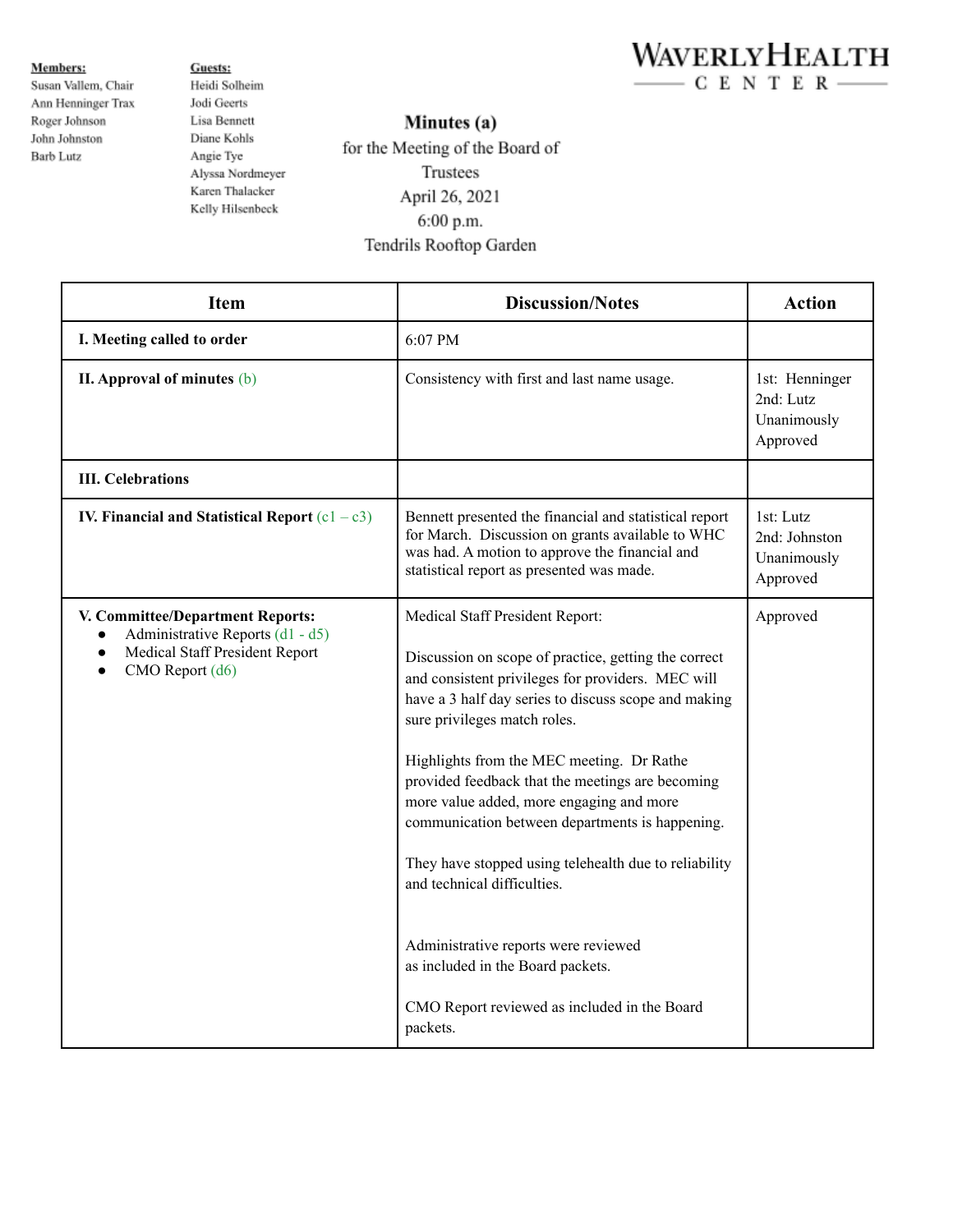| <b>VI. Medical Staff Reports</b><br><b>Emergency Services Committee</b><br>(e1)<br><b>Inpatient Medical Services</b><br>$\bullet$<br>Committee (e2)<br>Lab/Pathology Committee (no<br>$\bullet$<br>report)<br>Maternity Services Committee (no<br>$\bullet$<br>report)<br><b>Medical Staff Executive</b><br>$\bullet$<br>Committee (e3)<br>Medical Staff Meeting (e4)<br>$\bullet$<br><b>Outpatient Medical Services</b><br>$\bullet$<br>Committee (e5)<br>Pharmacy & Therapeutics<br>$\bullet$<br>Committee (e6)<br>Radiology/Radiation Safety<br>$\bullet$<br>Committee (e7)<br>Rural Health Clinic Advisory<br>$\bullet$<br>Committee (no report)<br>Rural Health Clinic Steering<br>$\bullet$<br>Committee (no report)<br>Surgical/Anesthesia Services<br>$\bullet$<br>Committee (no report)<br>Trauma Committee (no report)<br>$\bullet$ | Medical Staff Committee reports were reviewed as<br>included in the Board packet.                                                                                                      |                                                            |
|-----------------------------------------------------------------------------------------------------------------------------------------------------------------------------------------------------------------------------------------------------------------------------------------------------------------------------------------------------------------------------------------------------------------------------------------------------------------------------------------------------------------------------------------------------------------------------------------------------------------------------------------------------------------------------------------------------------------------------------------------------------------------------------------------------------------------------------------------|----------------------------------------------------------------------------------------------------------------------------------------------------------------------------------------|------------------------------------------------------------|
| VII. C.E.O.'s Report<br>Building Project Update (f)<br>$\circ$ Expense Tracking (f1)<br>Strategic Plan Update (g)                                                                                                                                                                                                                                                                                                                                                                                                                                                                                                                                                                                                                                                                                                                             | Solheim presented a building project update<br>and expense update.<br>Strategic Plan Update: Items in red are the updated<br>information. Reviewed as included in the Board<br>packet. |                                                            |
| <b>VIII. Quality Report</b><br>Q3 FY2021 Quality Report (h)<br>Dashboard Summary Report (h1)                                                                                                                                                                                                                                                                                                                                                                                                                                                                                                                                                                                                                                                                                                                                                  | Geerts gave a summary review of the Quality Report<br>as included in the Board Packet.                                                                                                 | 1st: Henninger<br>2nd: Lutz<br>Unanimously<br>Approved     |
| <b>VIII. Old Business</b>                                                                                                                                                                                                                                                                                                                                                                                                                                                                                                                                                                                                                                                                                                                                                                                                                     |                                                                                                                                                                                        |                                                            |
| <b>IX. New Business</b><br><b>Review and Approval of</b><br><b>Organizational Chart (i)</b>                                                                                                                                                                                                                                                                                                                                                                                                                                                                                                                                                                                                                                                                                                                                                   | Motion was made to approve the Organizational<br>Chart as included in the Board packet.                                                                                                | 1st: Henninger<br>2nd: Johnston<br>Unanimously<br>Approved |
| <b>Bank Resolutions</b>                                                                                                                                                                                                                                                                                                                                                                                                                                                                                                                                                                                                                                                                                                                                                                                                                       | Bank Resolutions were brought forward from<br>Bennett to remove Jim Atty as a signer and add Heidi<br>Solheim. A motion was made to approve.                                           | 1st: Johnston<br>2nd: Lutz<br>Unanimously<br>Approved      |
| <b>Provation Contract (j)</b>                                                                                                                                                                                                                                                                                                                                                                                                                                                                                                                                                                                                                                                                                                                                                                                                                 | Provation Contract was discussed as included in the<br>Board packet. Motion was made to approve.                                                                                       | 1st: Lutz<br>2nd: Henninger<br>Unanimously<br>Approved     |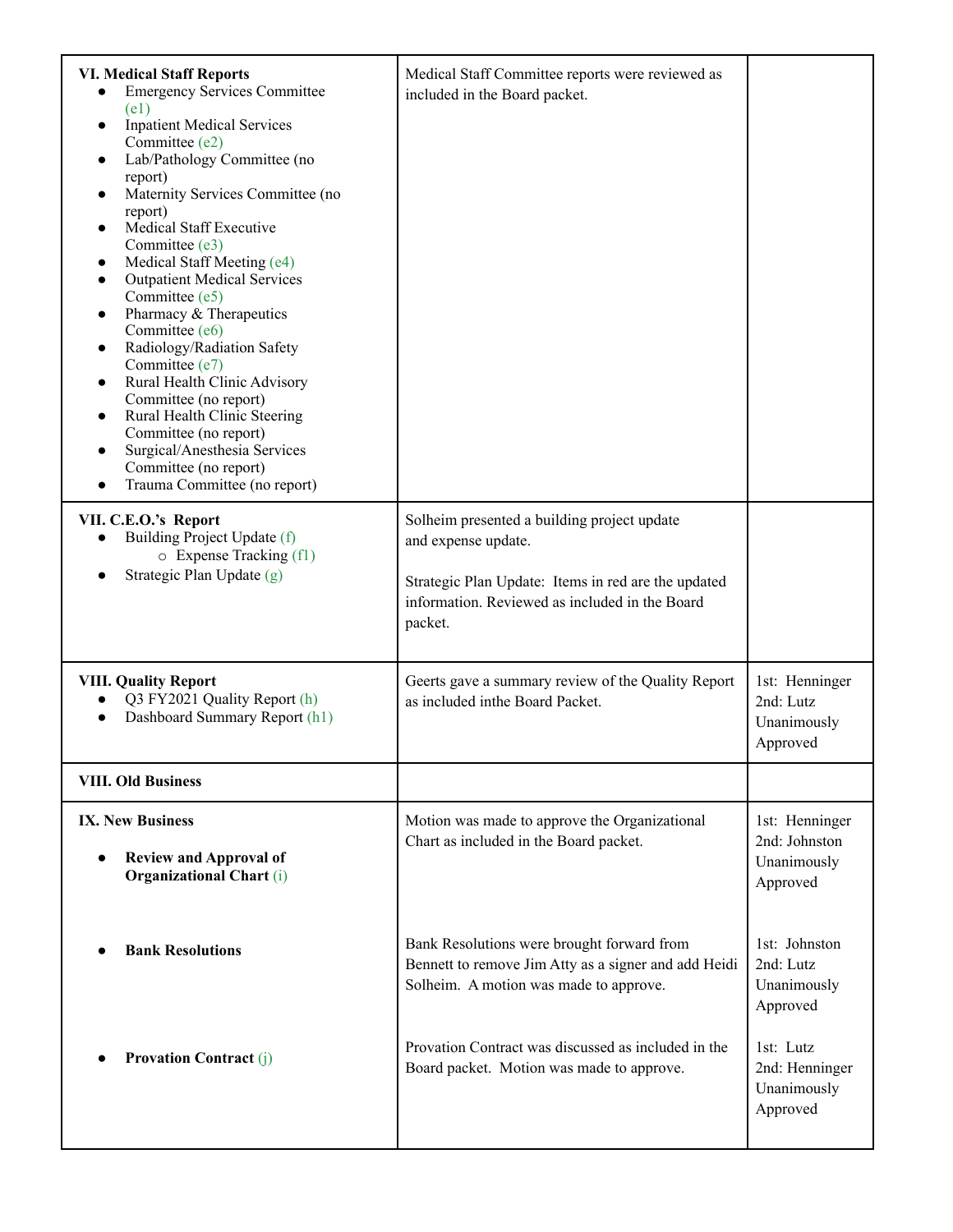|                        |         | <b>Initial Appointments: None</b>                                              |                                                                                                                                             |                                                        |
|------------------------|---------|--------------------------------------------------------------------------------|---------------------------------------------------------------------------------------------------------------------------------------------|--------------------------------------------------------|
| <b>Reappointments:</b> |         |                                                                                | A motion was made to approve all                                                                                                            | 1st: Henninger                                         |
|                        | $\circ$ | Bajaj, Sharad MD - Consulting,<br>Cardiology, CVMS                             | reappointments as individually considered and<br>recommended by the MEC.                                                                    | 2nd: Lutz<br>Unanimously                               |
|                        | $\circ$ | Bochmann, Courtney DO - Active,<br>Family Practice/Emergency                   |                                                                                                                                             | Approved                                               |
|                        |         | Medicine/Hospitalist, WHC                                                      |                                                                                                                                             |                                                        |
|                        | $\circ$ | Bollinger, Thomas MD - Courtesy,<br>Pathology, CV Pathology                    |                                                                                                                                             |                                                        |
|                        | $\circ$ | Dennhardt, Joel MD - Courtesy,                                                 |                                                                                                                                             |                                                        |
|                        | $\circ$ | Radiology, RCI<br>$Dib$ , Joud MD – Consulting,<br>Cardiology, CVMS            |                                                                                                                                             |                                                        |
|                        | $\circ$ | <i>Ericson, Eric MD</i> – Consulting,                                          |                                                                                                                                             |                                                        |
|                        | $\circ$ | Radiology, RCI<br>Hensley, Tara PA-C - Active,                                 |                                                                                                                                             |                                                        |
|                        | $\circ$ | Family Practice, WHC<br>LaPan. Tiffanie CRNA - Courtesy,                       |                                                                                                                                             |                                                        |
|                        | $\circ$ | Anesthesia, IA Anesthesia LC<br>Lester, Stacey PA-C - Courtesy,                |                                                                                                                                             |                                                        |
|                        | $\circ$ | Plastic Surgery, Mason City Clinic<br>Maher, Lisa ARNP - Courtesy,             |                                                                                                                                             |                                                        |
|                        | $\circ$ | Cardiology, CVMS<br>Masters, Kelsey ARNP - Active,                             |                                                                                                                                             |                                                        |
|                        |         | Family Practice, WHC                                                           |                                                                                                                                             |                                                        |
|                        | $\circ$ | Patel. Hetal MD - Active, Family<br>Practice, WHC                              |                                                                                                                                             |                                                        |
|                        | $\circ$ | Peterson, Monica DO - Active,<br>Emergency Medicine/Hospitalist,<br><b>WHC</b> |                                                                                                                                             |                                                        |
|                        | $\circ$ | Rahm. Micaela ARNP - Courtesy,<br>Cardiology, CVMS                             |                                                                                                                                             |                                                        |
|                        | $\circ$ | <i>Recinos, Rene MD – Courtesy,</i><br>Plastic Surgery, Mason City Clinic      |                                                                                                                                             |                                                        |
|                        | $\circ$ | Schrader, Abbie ARNP - Courtesy,                                               |                                                                                                                                             |                                                        |
|                        | $\circ$ | Cardiology, CVMS<br>Shaffer, Casey MD - Courtesy,                              |                                                                                                                                             |                                                        |
|                        | $\circ$ | Radiology, RCI<br><i>Sheth, Atul MD</i> – Consulting,                          |                                                                                                                                             |                                                        |
|                        | $\circ$ | Psychiatry, ITP<br>Sundaram. Kalyana MD-                                       |                                                                                                                                             |                                                        |
|                        |         | Courtesy, Cardiology, CVMS                                                     |                                                                                                                                             |                                                        |
|                        | $\circ$ | Whitt, John DPM - Courtesy,<br>Podiatry, Family Foot Health Care<br><b>PLC</b> |                                                                                                                                             |                                                        |
|                        |         | <b>Policies &amp; Procedures</b><br>$\circ$ See attachment (policy list) (k)   | Policy Summary Sheets and policy changes were<br>brought forth, reviewed as included in the Board<br>Packet and motion was made to approve. | 1st: Henninger<br>2nd: Lutz<br>Unanimously<br>Approved |
|                        |         |                                                                                |                                                                                                                                             |                                                        |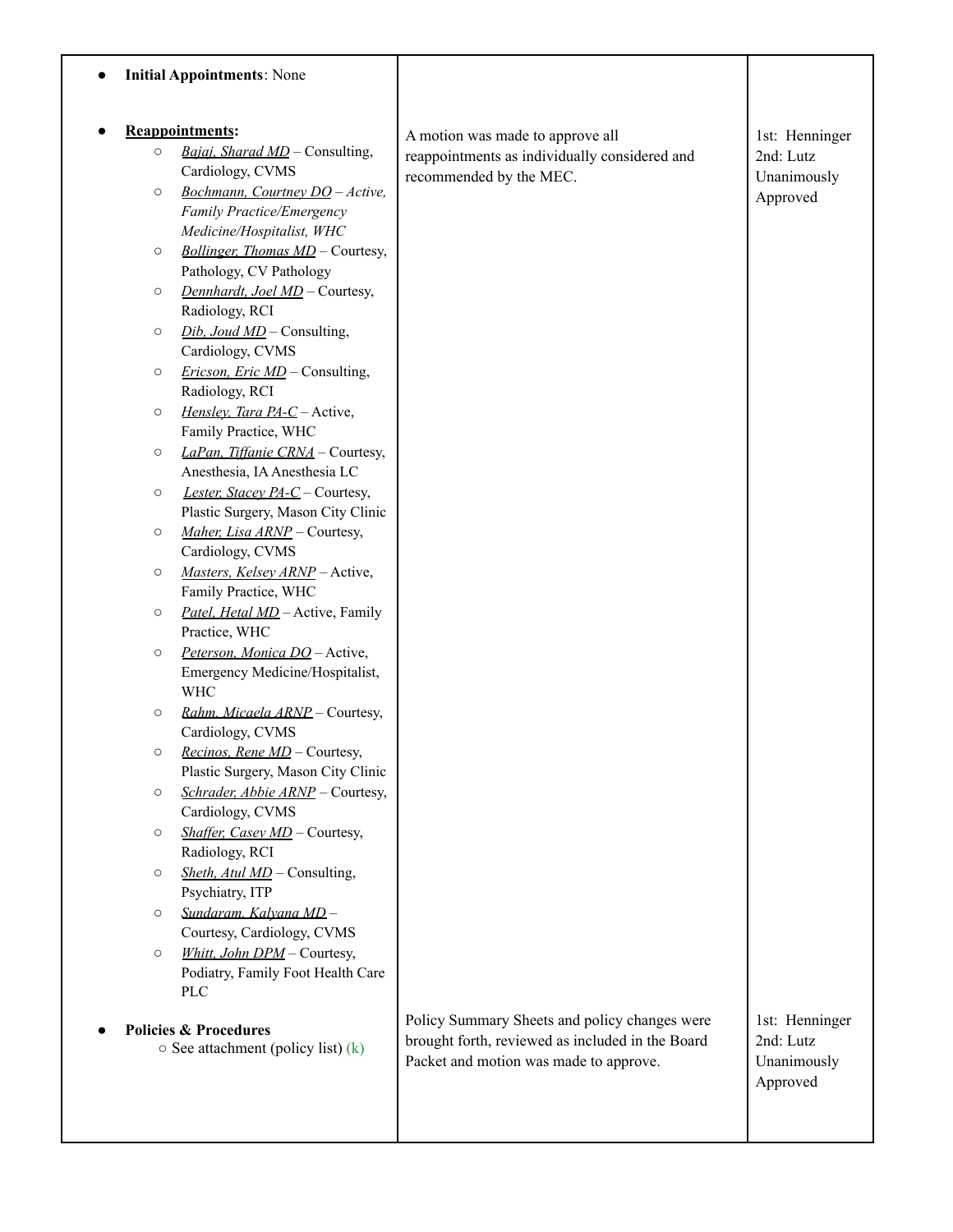| <b>Finance Committee</b><br><b>Capital Requests</b><br>$\circ$<br>Aruba-Datavision<br>$\blacksquare$<br>revised $(l)$                                                                                                                                                                                                                                                                                                                                                                                                                                                                                                                                                                                                                                                                                                                                                                                                                                                                                                                                                                                                                                                                   | Bennett reported that the Finance Committee did not<br>meet today. No minutes to approve.<br>Solheim presented the capital request for the revised<br>cost of the Aruba-Datavision service. Motion was<br>made to approve.<br>Capital requests coming up soon-SANS<br>replacement, Chiller replacement, Water issue<br>solutions. Can call a separate meeting in near future.          | 1st: Johnston<br>2nd: Lutz<br>Unanimously<br>Approved |
|-----------------------------------------------------------------------------------------------------------------------------------------------------------------------------------------------------------------------------------------------------------------------------------------------------------------------------------------------------------------------------------------------------------------------------------------------------------------------------------------------------------------------------------------------------------------------------------------------------------------------------------------------------------------------------------------------------------------------------------------------------------------------------------------------------------------------------------------------------------------------------------------------------------------------------------------------------------------------------------------------------------------------------------------------------------------------------------------------------------------------------------------------------------------------------------------|----------------------------------------------------------------------------------------------------------------------------------------------------------------------------------------------------------------------------------------------------------------------------------------------------------------------------------------------------------------------------------------|-------------------------------------------------------|
| Capital Report (m)<br>$\circ$<br>Cash Investments & Transfer<br>$\circ$<br>Report $(n)$                                                                                                                                                                                                                                                                                                                                                                                                                                                                                                                                                                                                                                                                                                                                                                                                                                                                                                                                                                                                                                                                                                 | Bennett presented the capital and cash investments<br>and transfer reports as included in the Board packets.                                                                                                                                                                                                                                                                           |                                                       |
| <b>Financial Assistance Requests</b><br>$\circ$                                                                                                                                                                                                                                                                                                                                                                                                                                                                                                                                                                                                                                                                                                                                                                                                                                                                                                                                                                                                                                                                                                                                         | There was an application for financial assistance for<br>\$34, 489.39, for an individual in a family of 9 below<br>poverty level. Asking for 100% write-off. Motion<br>was made to approve.                                                                                                                                                                                            | 1st: Lutz<br>2nd: Johnston<br>Unanimously<br>Approved |
| <b>XII. Closed Session</b><br>Iowa Code Chapter $21.5.1(i)$ – Closed session to<br>evaluate the professional competency of an<br>individual whose appointment, hiring, performance<br>or discharge is being considered when necessary to<br>prevent needless and irreparable injury to that<br>individual's reputation and that individual requests<br>a closed session.<br>Iowa Code Chapter $21.5.1(l)$ – Closed session to<br>discuss marketing and pricing strategies or similar<br>proprietary information in a meeting of a public<br>hospital, where public disclosure of such<br>information would harm such a hospital's<br>competitive position when no public purpose would<br>be served by public disclosure.<br>Iowa Code Chapter 21.5.1(1) - Closed session to<br>discuss patient care quality and process<br>improvement initiatives in a meeting of a public<br>hospital or to discuss marketing and pricing<br>strategies or similar proprietary information in a<br>meeting of a public hospital, where public<br>disclosure of such information would harm such a<br>hospital's competitive position when no public<br>purpose would be served by public disclosure. | A motion was made to move into closed session at<br>8:09 p.m. for the purposes identified at left.<br>Attendees for the closed session were:<br>Susan Vallem, Chair<br>Ann Henninger Trax<br>John Johnston<br><b>Barb Lutz</b><br>Heidi Solheim, Interim CEO<br>Jodi Geerts, CNO<br>Lisa Bennett, CFO<br>Angie Tye, Director HR<br>Diane Kohls, Director of Clinics<br>Karen Thalacker | 1st: Johnston<br>2nd: Lutz<br>Unanimously<br>Approved |

| <b>XIII. Open Session</b> | A motion was made to move back into open<br>session at 9:24 p.m. No action was taken in closed<br>session. | 1st: Johnston<br>2nd: Henninger<br>Unanimously<br>Approved |
|---------------------------|------------------------------------------------------------------------------------------------------------|------------------------------------------------------------|
| XIV. Adjourn              | A motion was made to adjourn the meeting at 9:25<br>p.m.                                                   | 1st: Johnston<br>2nd: Henninger                            |